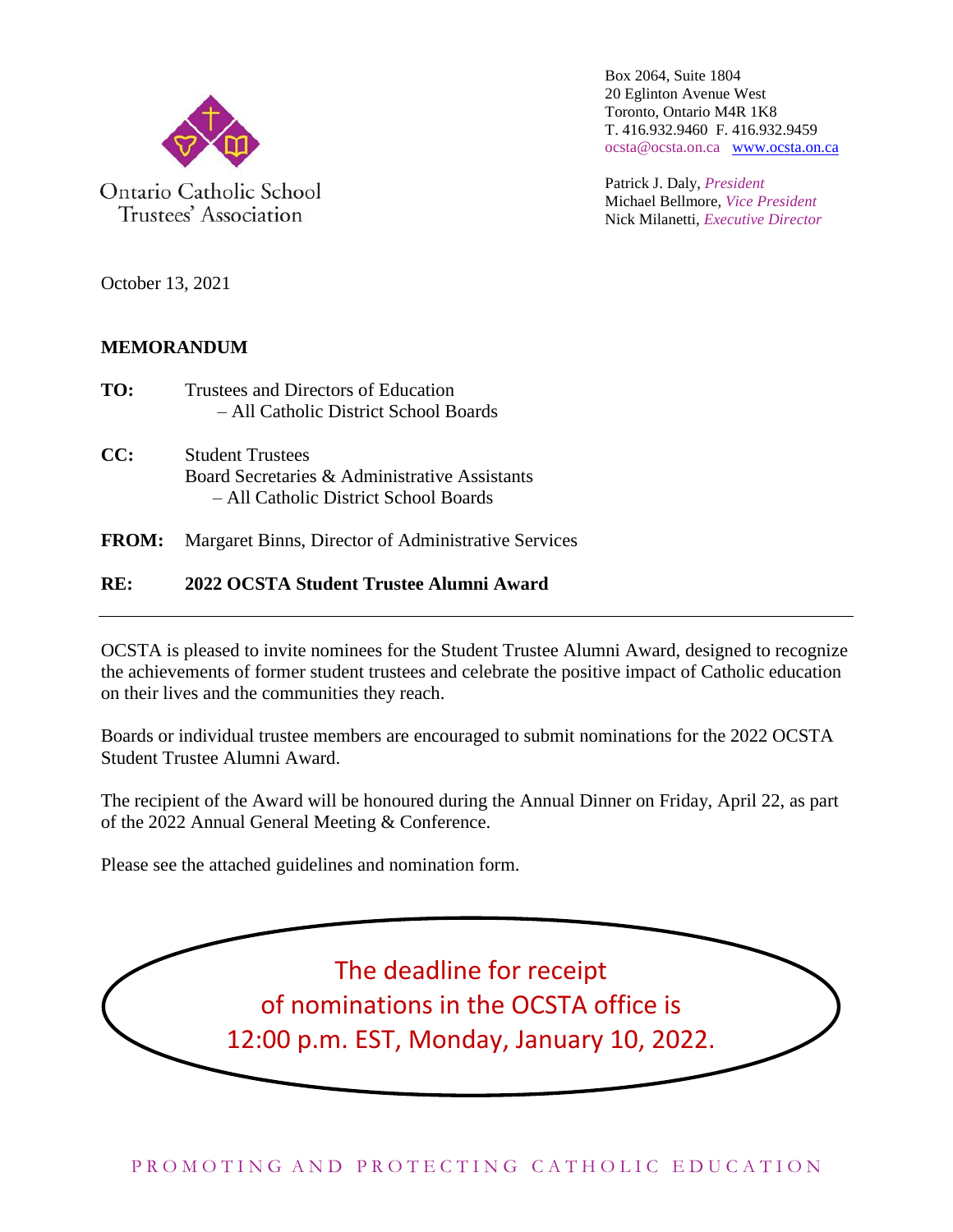## **OCSTA Student Trustee Alumni Award: Guidelines**

#### **NOMINATION ELIGIBILITY**

- The nominee must be a former Catholic school Student Trustee.
- The nominee must have graduated from a Catholic secondary school in Ontario at least five years prior to his/her nomination.
- Any OCSTA trustee member or Ontario Catholic school board can submit nominations to help recognize the positive impact of Catholic education on the lives of student trustees and the communities they reach after graduation.

#### **EVALUATION CRITERIA**

This award is given to student trustee alumni who have demonstrated exceptional achievement in any field—vocational or voluntary—and positive Catholic values reflective of the characteristics described in the Ontario Catholic School Graduate Expectations. The nominations will be assessed based on the following three criteria, given a weighted value in points totalling 100:

- The nominee has distinguished themself through service to their community and/or serving as a positive, inspiring role model to others. (40 points)
- This award is given to Catholic student trustee alumni who have demonstrated outstanding leadership, philanthropic and/or service capabilities and orchestrated exceptional and meaningful change as leaders in their profession or community. (30 points)
- The nominee has reflected the characteristics of the Ontario Catholic School Graduate Expectations: (30 points) o a lifelong learner
	- o a discerning believer formed in the
		- Catholic faith community
	- o an effective communicator
	- o a reflective and creative thinker
- o a collaborative contributor
- o a caring family member
- o a responsible citizen

#### **PROCESS**

- Only one person will be honoured in any given year. The Board of Directors is not required to present an OCSTA Student Trustee Alumni Award each year.
- All nominations will be reviewed, and the winner of the award selected at the February Board of Directors' meeting.
- The presentation of the Award will take place at OCSTA's Annual General Meeting & Conference.
- OCSTA will reimburse the award recipient, plus one guest, for reasonable combined travel expenses up to \$1,000 and one hotel night to attend the Awards Ceremony and Annual Dinner at the Annual General Meeting & Conference. In lieu of travel, an option for videoconferencing or taped message may be provided.

#### **NOMINATION FORMAT**

- Nominations must be submitted using the OCSTA Student Trustee Alumni Award Nomination Form below.
- The response in support of the nominee must **not** exceed 400 words. Please explain why the individual is deserving of this recognition. Only information within the prescribed length will be considered.
- Within the prescribed length, please provide sufficient information about the nominee to permit the Board of Directors to make an informed choice.
- Submissions must be clearly legible.

#### **SUBMISSION METHOD AND DEADLINE**

- Nominations may be submitted by email to Marie Palombi at [mpalombi@ocsta.on.ca.](mailto:mpalombi@ocsta.on.ca)
- The deadline for receipt of nominations in the provincial office is **12:00 p.m. EST, Monday, January 10, 2022**. The deadline is firm and will not be extended.